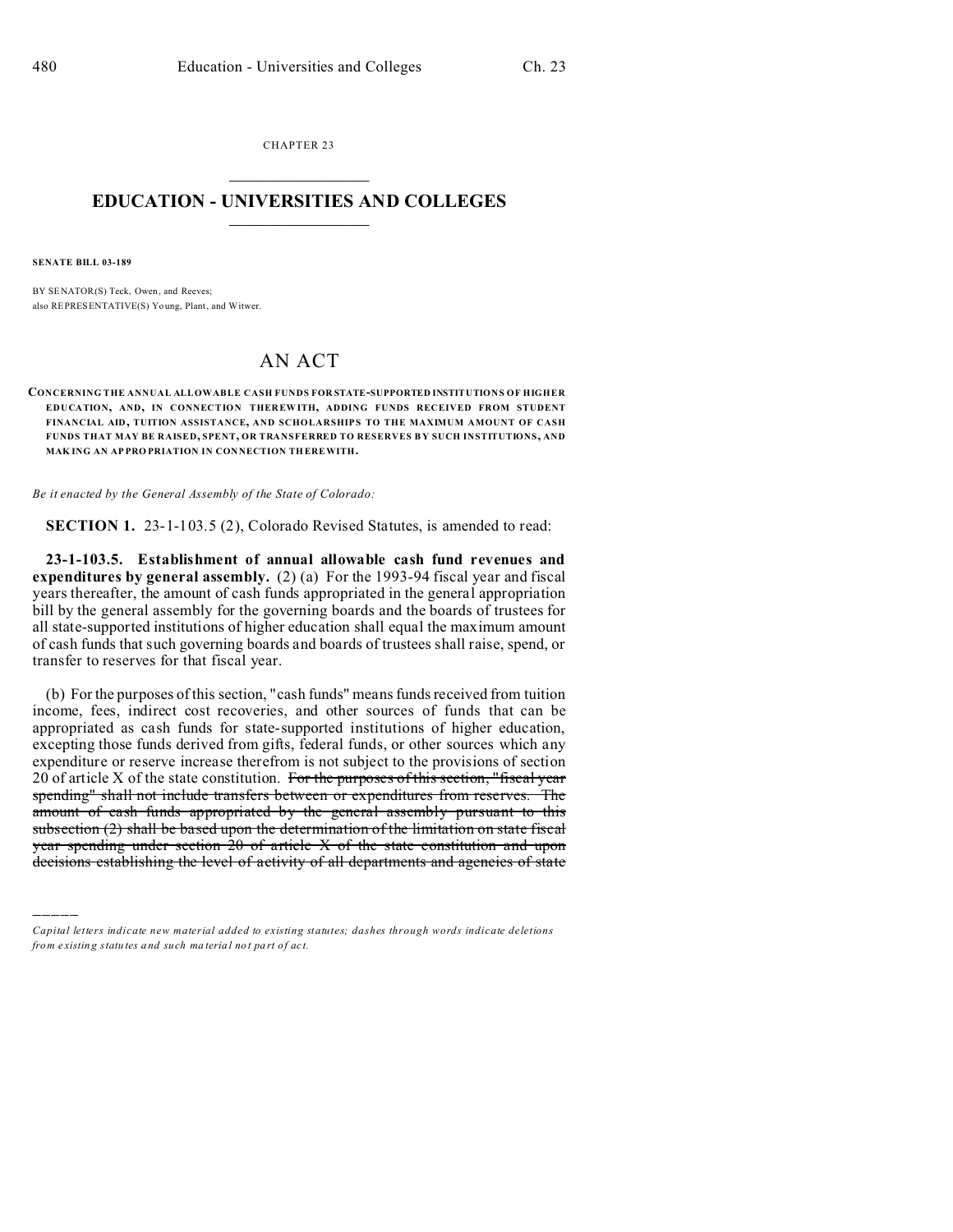#### government including state-supported institutions of higher education.

(c) IN ADDITION TO THE FUNDS DESCRIBED IN PARAGRAPH (b) OF THIS SUBSECTION (2), FOR THE 2002-03 FISCAL YEAR AND FISCAL YEARS THEREAFTER, FOR THE PURPOSES OF THIS SECTION, "CASH FUNDS" INCLUDES FUNDS CREDITED TO THE ACCOUNTS OF STUDENTS FROM STUDENT FINANCIAL AID, TUITION ASSISTANCE, AND SCHOLARSHIPS TO THE EXTENT SUCH FUNDS ARE INCLUDED IN THE SCHOLARSHIP ALLOWANCE FOR FINANCIAL REPORTING PURPOSES. NOTHING IN THIS PARAGRAPH (c) SHALL BE CONSTRUED TO ALTER OR SUPERSEDE THE DEFINITION OF "STATE FISCAL YEAR SPENDING" CONTAINED IN SECTION 24-77-102 (17), C.R.S.

**SECTION 2.** Part VI (4) and the affected totals of section 2 of chapter 399, Session Laws of Colorado 2002, as amended by Senate Bill 03-170, enacted at the First Regular Session of the Sixty-fourth General Assembly, are amended to read:

#### Section 2. **Appropriation.**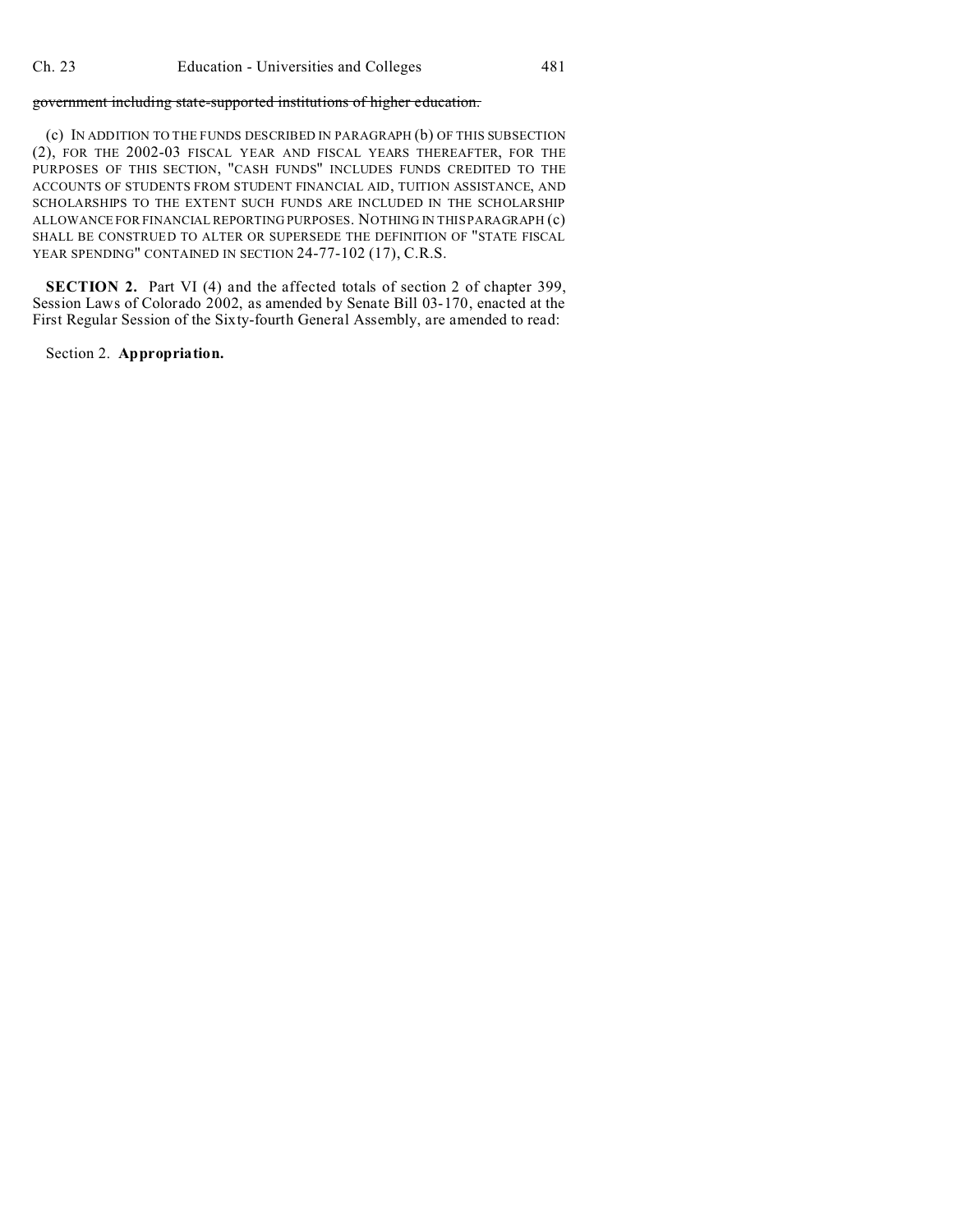|                    |       |                               | APPROPRIATION FROM     |                      |                      |                         |  |
|--------------------|-------|-------------------------------|------------------------|----------------------|----------------------|-------------------------|--|
| ITEM &<br>SUBTOTAL | TOTAL | <b>GENERAL</b><br><b>FUND</b> | GENERAL<br><b>FUND</b> | CASH<br><b>FUNDS</b> | CASH<br><b>FUNDS</b> | FEDERAL<br><b>FUNDS</b> |  |
|                    |       |                               | <b>EXEMPT</b>          |                      | <b>EXEMPT</b>        |                         |  |
|                    |       |                               |                        |                      |                      |                         |  |

**PART VI DEPARTMENT OF HIGHER EDUCATION**

#### **(4) GOVERNING BOARDS AND LOCAL DISTRICT JUNIOR**

**COLLEGES<sup>1</sup>**

### **(A) TRUSTEES OF THE STATE COLLEGES IN COLORADO67a, 73, 74, 75**

Governing Boa rd and G eneral Campu ses

General Fund and Tuition

| Allocation                 | 52,273,410    | 36, 347, 708 | 15,925,702              |
|----------------------------|---------------|--------------|-------------------------|
|                            | 58,991,269    |              | 22,643,561 <sup>a</sup> |
|                            | $(888.7$ FTE) |              |                         |
| Other Than Tuition Revenue | 910.260       |              | $910,260^{\rm b}$       |
| Auxiliary Revenue          | 2,943,868     |              | 2,943,868°              |
|                            | 56,127,538    |              |                         |
|                            | 62,845,397    |              |                         |

<sup>a</sup> This amount shall be from tuition revenue.

<sup>b</sup> This amount shall be from other than tuition revenue.

c This amou nt shall be from au xiliary revenue.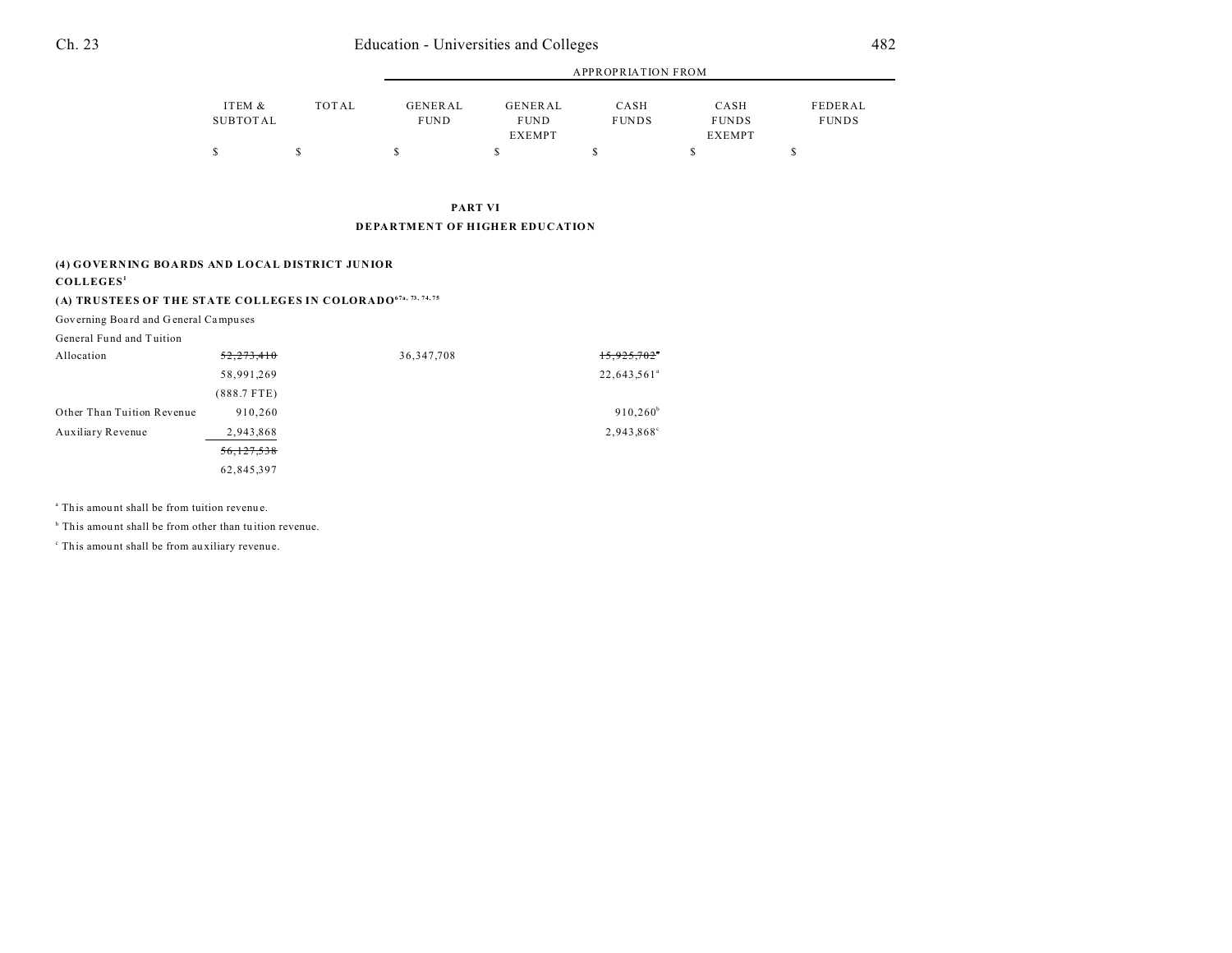### **(B) TRUSTEES OF M ETRO POLITAN STATE COLLEGE67a, 73, 74, 75**

Governing Boa rd and G eneral Campu ses

#### General Fund and Tuition

| Allocation                 | 69,656,594    | 45,524,033 | 24,132,561              |
|----------------------------|---------------|------------|-------------------------|
|                            | 81,292,505    |            | 35,768,472 <sup>a</sup> |
|                            | $(986.0$ FTE) |            |                         |
| Other Than Tuition Revenue | 1,490.971     |            | 1,490.971 <sup>b</sup>  |
| Auxiliary Revenue          | 3,925,829     |            | 3,925,829°              |
|                            | 75,073,394    |            |                         |
|                            | 86,709,305    |            |                         |

<sup>a</sup> This amount shall be from tuition revenue.

<sup>b</sup> This amount shall be from other than tuition revenue.

c This amou nt shall be from au xiliary revenue.

### **(C) BOARD OF GOVERNORS OF THE COLORADO STATE UNIVERSITY SYSTEM67a, 73, 74, 75**

Governing Board and General Campuses

| General Fund and Tuition |
|--------------------------|
|--------------------------|

| Allocation                 | 251,270,797     | 147,602,241 | $103,668,556$ <sup>a</sup> |                |
|----------------------------|-----------------|-------------|----------------------------|----------------|
|                            | 275,544,241     |             | 127,942,000 <sup>a</sup>   |                |
|                            | $(3,630.4$ FTE) |             |                            |                |
| Other Than Tuition Revenue | 29,253,269      |             | 29,083,269 <sup>b</sup>    | $170,000(T)^c$ |
| Auxiliary Revenue          | 26,972,354      |             | 26,972,354 <sup>d</sup>    |                |
|                            | 307,496,420     |             |                            |                |
|                            | 331,769,864     |             |                            |                |

<sup>a</sup> This amount shall be from tuition revenue.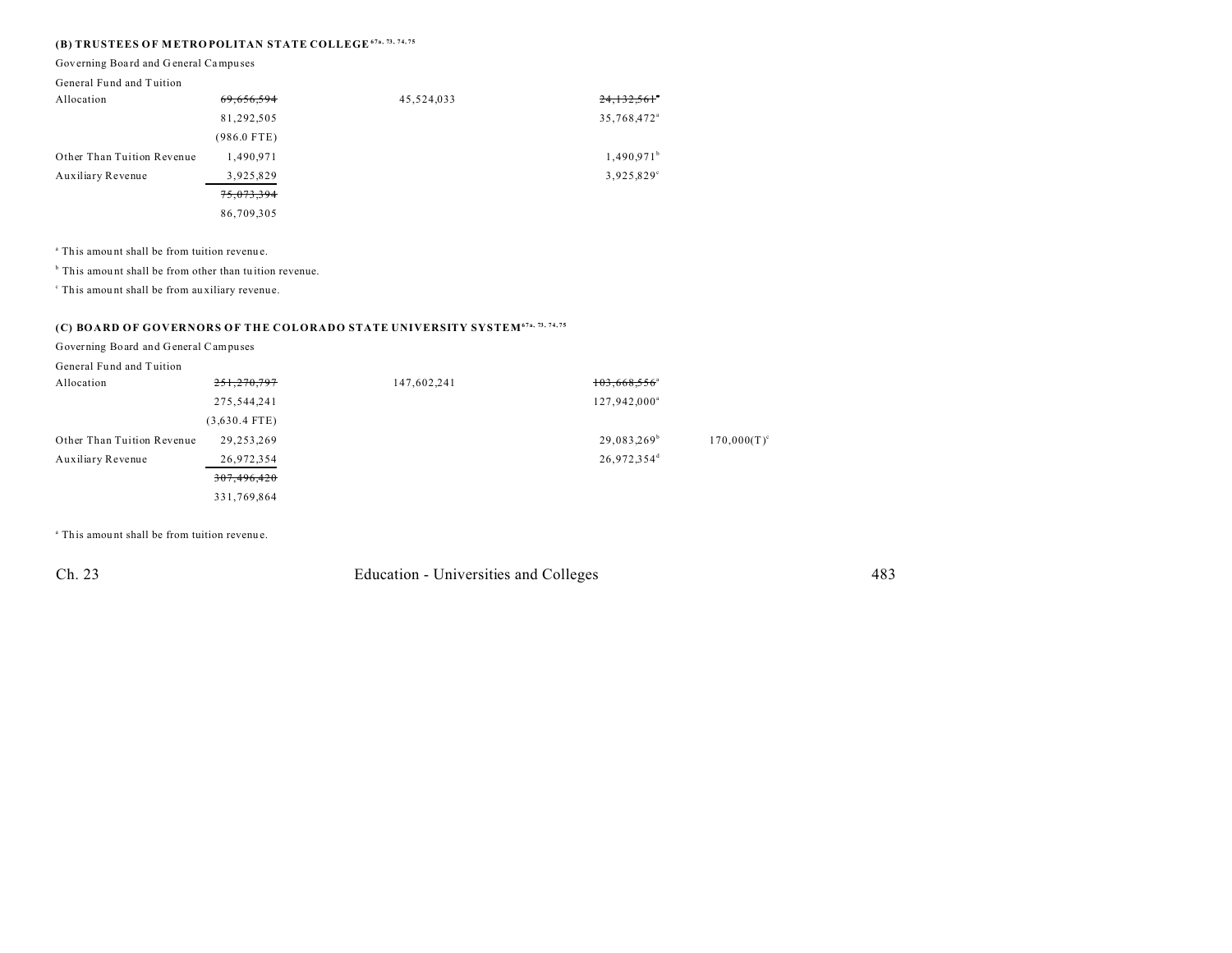|                    |       |                        |                        | <b>APPROPRIATION FROM</b> |                      |                         |
|--------------------|-------|------------------------|------------------------|---------------------------|----------------------|-------------------------|
| ITEM &<br>SUBTOTAL | TOTAL | GENERAL<br><b>FUND</b> | GENERAL<br><b>FUND</b> | CASH<br><b>FUNDS</b>      | CASH<br><b>FUNDS</b> | FEDERAL<br><b>FUNDS</b> |
|                    |       |                        | <b>EXEMPT</b>          |                           | <b>EXEMPT</b>        |                         |
|                    |       |                        |                        |                           |                      |                         |

<sup>b</sup> This amount shall be from other than tuition revenue.

This amount shall be from moneys appropriated to the Department of Local Affairs from the Local Government Mineral Impact Fund, created in Section 34-63-102 (5), C.R.S. This amount represents a 200 3 calendar year grant; any unexpended balance on June 3 0, 20 03, is intended to roll forward and rema in available for expenditure in FY 2003-04.

d This amou nt shall be from au xiliary revenue.

#### **(D) TRUSTEES OF FORT LEWIS COLLEGE67a, 73, 74, 75**

Governing Board and General Campus

| General Fund and Tuition   |               |            |                           |               |
|----------------------------|---------------|------------|---------------------------|---------------|
| Allocation                 | 26,432,377    | 10,623,981 | $15,808,396$ <sup>*</sup> |               |
|                            | 29,728,795    |            | 19, 104, 814 <sup>a</sup> |               |
|                            | $(402.9$ FTE) |            |                           |               |
| Other Than Tuition Revenue | 2,159,166     |            | $2,113,076^b$             | $46,090(T)^c$ |
| Auxiliary Revenue          | 2,162,767     |            | $2,162,767$ <sup>d</sup>  |               |
|                            | 30,754,310    |            |                           |               |
|                            | 34,050,728    |            |                           |               |

<sup>a</sup> This amount shall be from tuition revenue.

<sup>b</sup> This amount shall be from other than tuition revenue.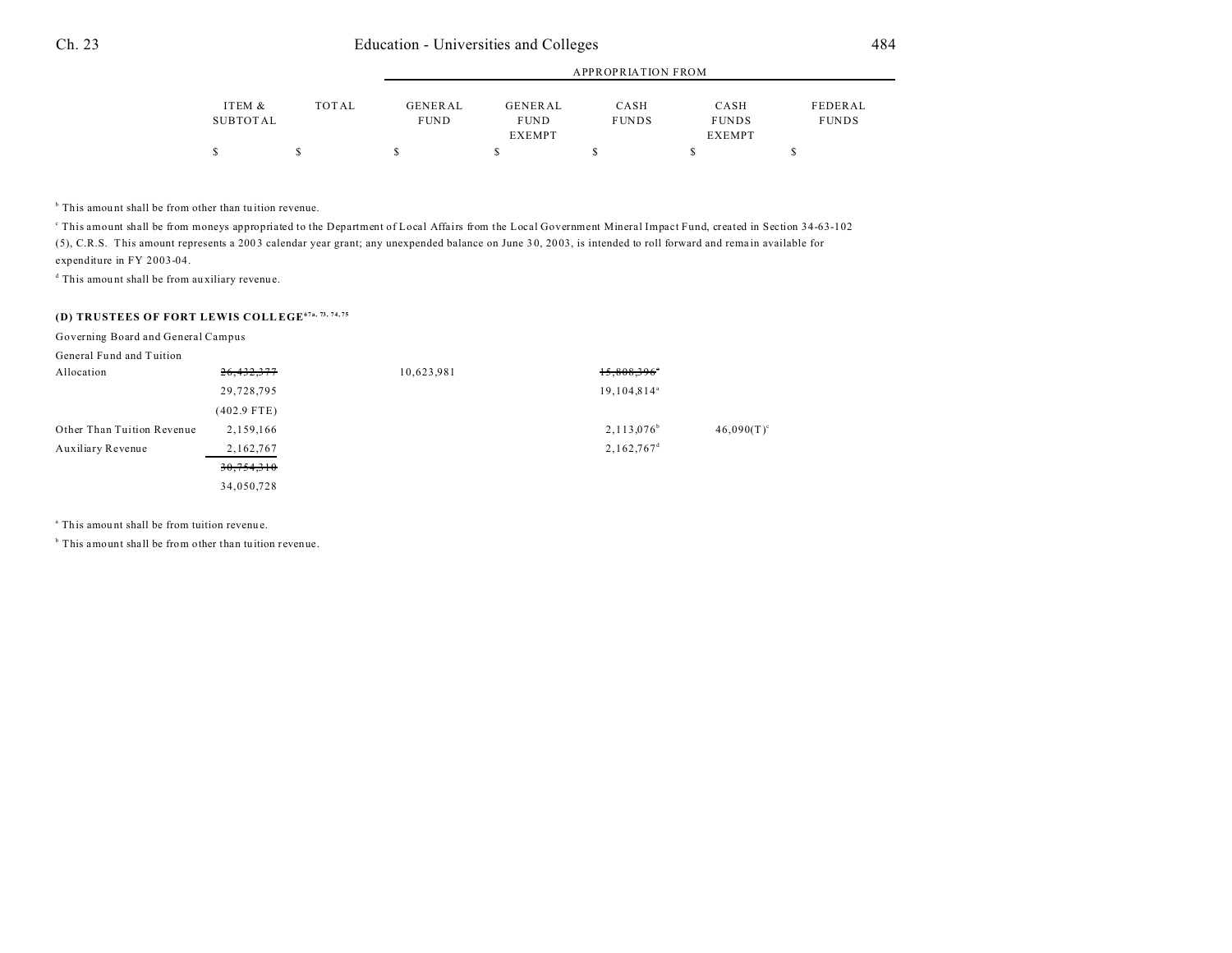c This amount shall be from moneys appropriated to the Department of Local Affairs from the Local Government Mineral Impact Fund, created in Section 34-63-102 (5), C.R.S. This amount represents a 200 3 calendar year grant; any unexpended balance on June 3 0, 20 03, is intended to roll forward and rema in available for expenditure in FY 2003-04.

d This amou nt shall be from au xiliary revenue.

### **(E) REGENTS OF THE UNIVERSITY OF COLORADO67a, 73, 74, 75, 76**

Governing Board and General Campuses

| General Fund and Tuition   |                 |             |                            |                     |
|----------------------------|-----------------|-------------|----------------------------|---------------------|
| Allocation                 | 505,470,657     | 225,941,651 | 279,529,006*               |                     |
|                            | 525, 314, 346   |             | 299, 372, 695 <sup>a</sup> |                     |
|                            | $(6,037.5$ FTE) |             |                            |                     |
| Other Than Tuition Revenue | 50,280,934      |             | 41,704,674 <sup>b</sup>    | $8,576,260^{\circ}$ |
| Auxiliary Revenue          | 30,340,618      |             | $30,340,618^d$             |                     |
|                            | 586,092,209     |             |                            |                     |
|                            | 605,935,898     |             |                            |                     |

<sup>a</sup> This amount shall be from tuition revenue.

<sup>b</sup> This amount shall be from other than tuition revenue.

<sup>c</sup> Of this amount, \$7,918,729 shall be from the Tobacco Litigation Settlement Cash Fund created in Section 24-22-115, C.R.S., pursuant to Section 24-75-1104 (1) (c), C.R.S., and \$6 57,5 31(T ) shall be from moneys appropriated to the Department of Local Affairs from the Local Government Mineral Impact Fund, created in Section 34-63-102 (5), C.R.S. The Local Government Mineral Impact Fund amount represents a 2003 calendar year grant; any unexpended balance on June 30, 2003, is intended to roll forward and remain available for expenditure in FY 2003-04.

<sup>d</sup> This amount shall be from auxiliary revenue.

#### **(F) TRUSTEES OF THE COLORADO SCHO OL OF M INES67a, 73, 74, 75**

Governing Board and General Campus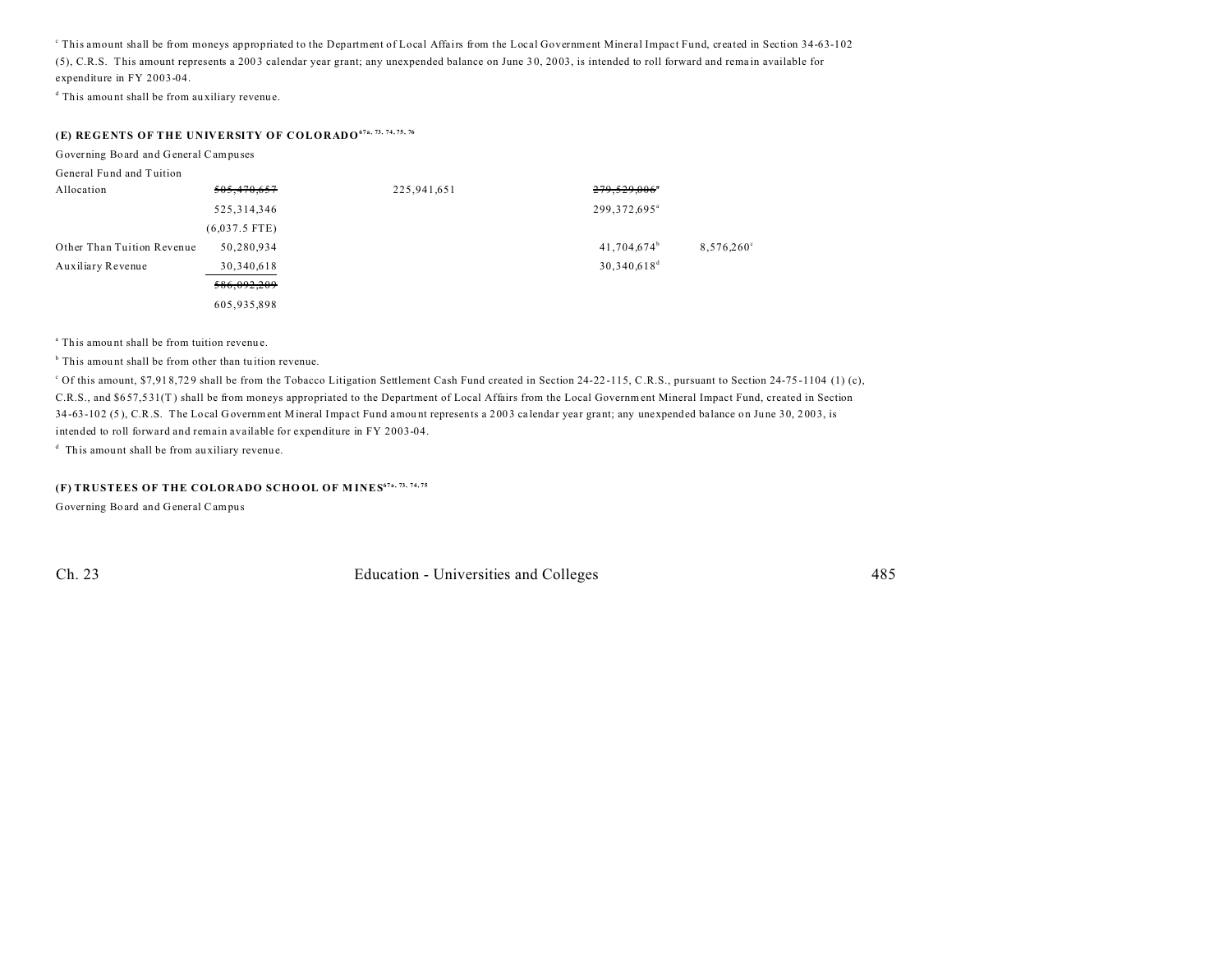|                            |                           |              | <b>APPROPRIATION FROM</b>     |                                                |                           |                                       |                         |
|----------------------------|---------------------------|--------------|-------------------------------|------------------------------------------------|---------------------------|---------------------------------------|-------------------------|
|                            | ITEM &<br><b>SUBTOTAL</b> | <b>TOTAL</b> | <b>GENERAL</b><br><b>FUND</b> | <b>GENERAL</b><br><b>FUND</b><br><b>EXEMPT</b> | CASH<br><b>FUNDS</b>      | CASH<br><b>FUNDS</b><br><b>EXEMPT</b> | FEDERAL<br><b>FUNDS</b> |
|                            | \$                        | s            | \$                            | \$                                             | S                         | S                                     | \$                      |
| General Fund and Tuition   |                           |              |                               |                                                |                           |                                       |                         |
| Allocation                 | 41,229,098                |              | 20,525,170                    |                                                | $20,703,928$ <sup>*</sup> |                                       |                         |
|                            | 47,354,062                |              |                               |                                                | 26,828,892 <sup>a</sup>   |                                       |                         |
|                            | $(570.1$ FTE)             |              |                               |                                                |                           |                                       |                         |
| Other Than Tuition Revenue | 1,584,406                 |              |                               |                                                | $1,334,406^b$             | $250,000(T)^c$                        |                         |
| Auxiliary Revenue          | 631,068                   |              |                               |                                                | 631,068 <sup>d</sup>      |                                       |                         |
|                            | 43,444,572                |              |                               |                                                |                           |                                       |                         |
|                            | 49,569,536                |              |                               |                                                |                           |                                       |                         |

<sup>a</sup> This amount shall be from tuition revenue.

<sup>b</sup> This amount shall be from other than tuition revenue.

This amount shall be from the Oil and Gas Conservation Commission in the Department of Natural Resources and shall be for the management and operations of the

Colorado Energy Research Institute created pursuant to Section 23-41-114, C.R.S.

d This amou nt shall be from au xiliary revenue.

### **(G) UNIVERSITY OF NORTHERN COLORADO67a, 73, 74, 75**

Governing Board and General Campus

General Fund and Tuition

| Allocation | 71.214.889 | 44.811.849 | 26,403,040              |
|------------|------------|------------|-------------------------|
|            | 79.311.849 |            | 34.500,000 <sup>a</sup> |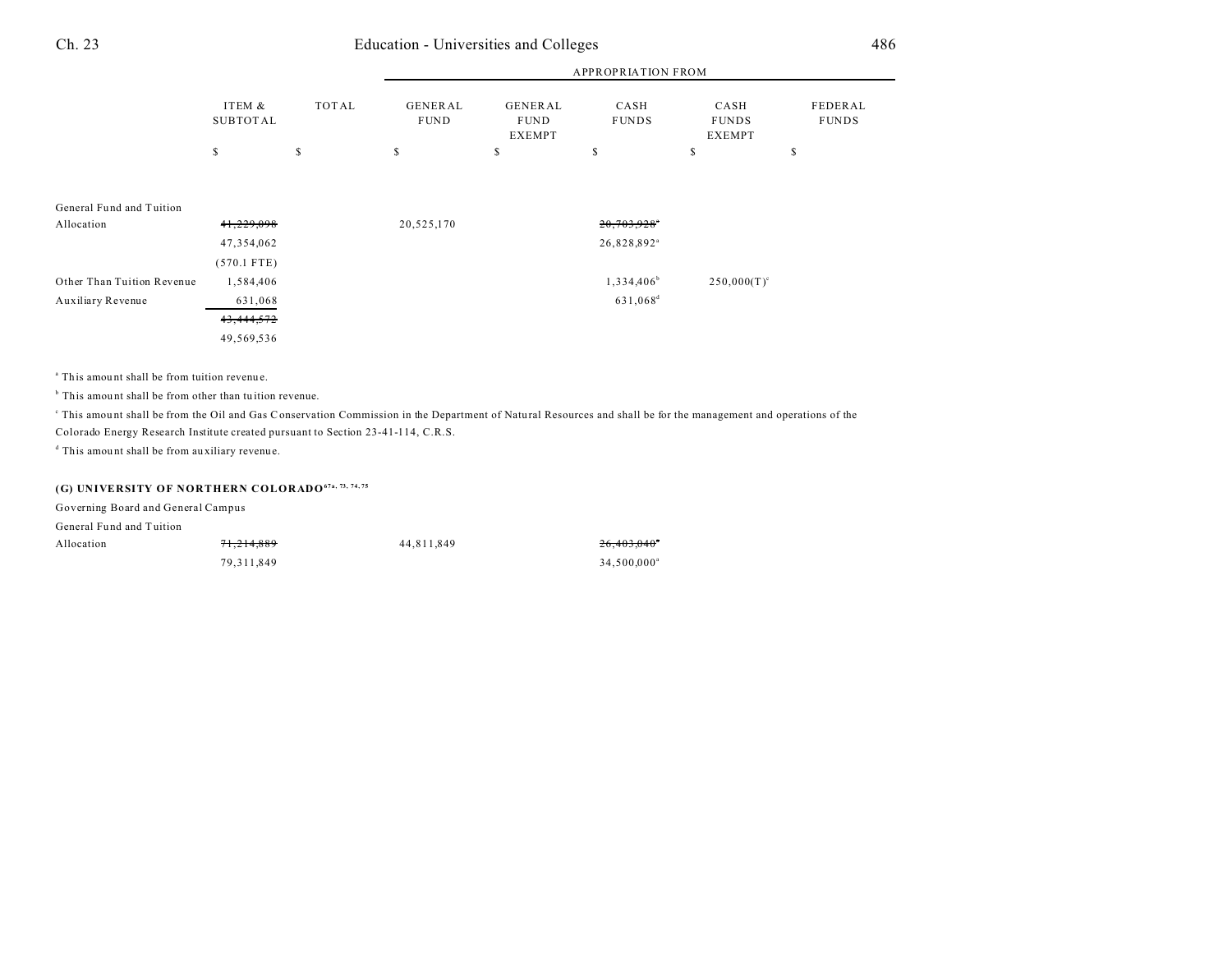|                            | $(1,079.9$ FTE)       |
|----------------------------|-----------------------|
| Other Than Tuition Revenue | 4,332,385             |
| Auxiliary Revenue          | 1,220,125             |
|                            | <del>76,767,399</del> |
|                            | 84,864,359            |

<sup>a</sup> This amount shall be from tuition revenue.

<sup>b</sup> This amount shall be from other than tuition revenue.

c This amou nt shall be from au xiliary revenue.

#### **(H) STATE BOARD FOR COMMUNITY COLLEGES AND OCCUPATIONAL EDUCATION STATE SYSTEM COM MU NITY COLLEGES67a, 73, 74, 75**

Governing Boa rd and G eneral Campu ses

General Fund and Tuition

| Allocation                 | 205,279,050     | 139,604,591 | 65,674,459                |                  |
|----------------------------|-----------------|-------------|---------------------------|------------------|
|                            | 227,848,869     |             | 88, 244, 278 <sup>a</sup> |                  |
|                            | $(4,495.1$ FTE) |             |                           |                  |
| Other Than Tuition Revenue | 11,232,086      |             | $9,232,086^{\circ}$       | $2,000,000(L)^c$ |
| Auxiliary Revenue          | 1,331,646       |             | $1,331,646$ <sup>d</sup>  |                  |
|                            | 217,842,782     |             |                           |                  |
|                            | 240,412,601     |             |                           |                  |

<sup>a</sup> This amount shall be from tuition revenue.

<sup>b</sup> This amount shall be from other than tuition revenue.

c This amount shall be from local property tax collections.

d This amou nt shall be from au xiliary revenue.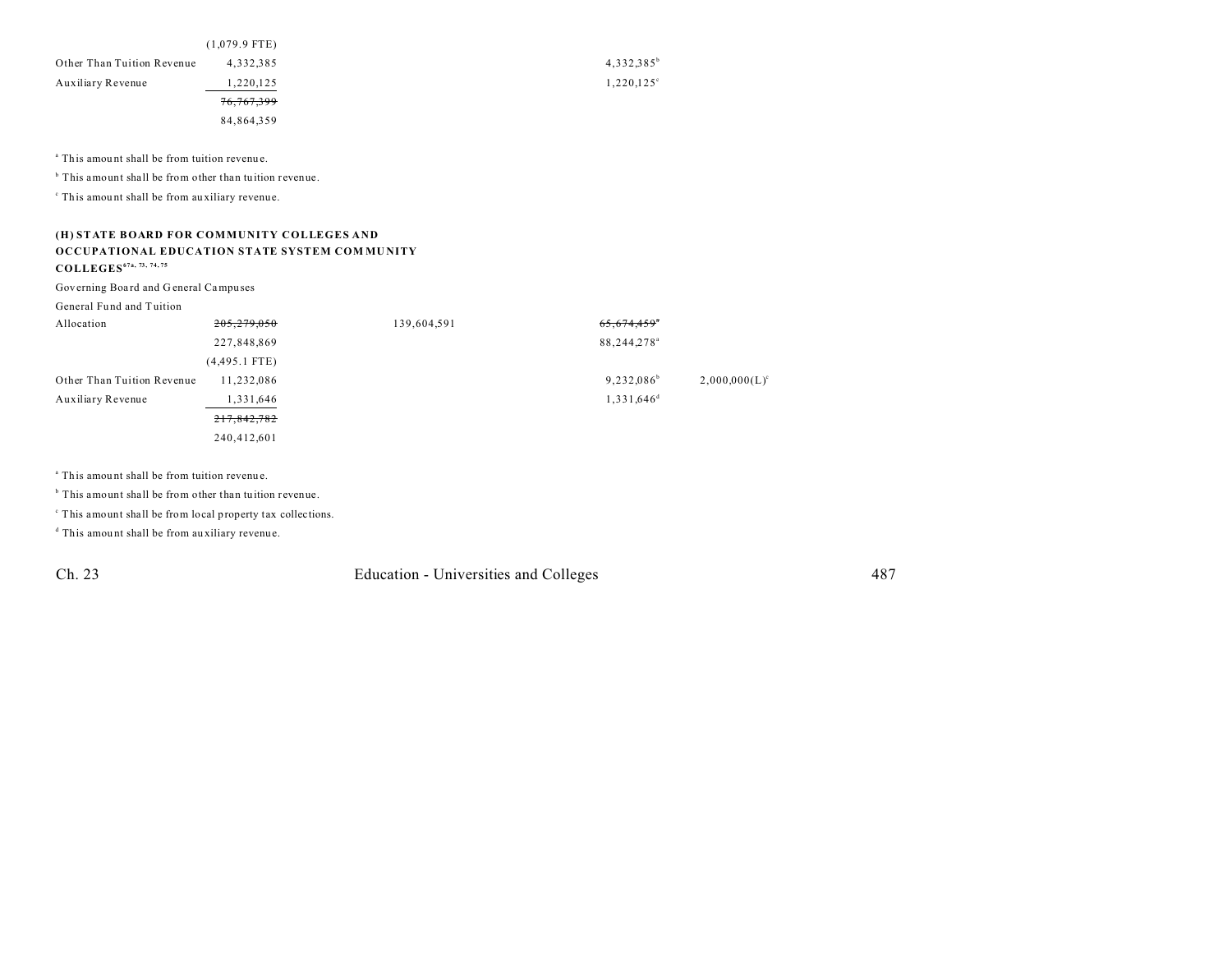| × |   |
|---|---|
| i | × |
|   | I |

|                                                                                                                 |                    |                 |                        |                                         | <b>APPROPRIATION FROM</b>  |                                       |                         |
|-----------------------------------------------------------------------------------------------------------------|--------------------|-----------------|------------------------|-----------------------------------------|----------------------------|---------------------------------------|-------------------------|
|                                                                                                                 | ITEM &<br>SUBTOTAL | TOTAL           | GENERAL<br><b>FUND</b> | <b>GENERAL</b><br><b>FUND</b><br>EXEMPT | CASH<br><b>FUNDS</b>       | CASH<br><b>FUNDS</b><br><b>EXEMPT</b> | FEDERAL<br><b>FUNDS</b> |
|                                                                                                                 | \$                 | \$              | \$                     | \$                                      | S                          | \$                                    | \$                      |
|                                                                                                                 |                    |                 |                        |                                         |                            |                                       |                         |
| (I) LOCAL DISTRICT<br><b>JUNIOR COLLEGE</b><br><b>GRANTS PURSUANT TO</b><br><b>SECTION 23-71-301,</b><br>C.R.S. | 14,894,754         |                 | 14,894,754             |                                         |                            |                                       |                         |
|                                                                                                                 |                    | 1,408,493,378   |                        |                                         |                            |                                       |                         |
|                                                                                                                 |                    | 1,511,052,442   |                        |                                         |                            |                                       |                         |
| <b>TOTALS PART VI</b>                                                                                           |                    |                 |                        |                                         |                            |                                       |                         |
| (HIGHER EDUCATION) <sup>5, 6</sup>                                                                              |                    | \$1,625,761,674 | \$797,870,851          |                                         | \$721,408,270"             | \$87,008,845 <sup>a</sup>             | \$19,473,708            |
|                                                                                                                 |                    | \$1,728,320,738 |                        |                                         | \$823,967,334 <sup>ª</sup> |                                       |                         |

a Of these amounts, \$76,55 7,33 5 contains a (T) notation and \$2 ,000 ,000 contains an (L) notation.

**SECTION 3.** Part VI (4) and the affected totals of section 2 of chapter 399, Session Laws of Colorado 2002, are amended to read:

Section 2. **Appropriation.**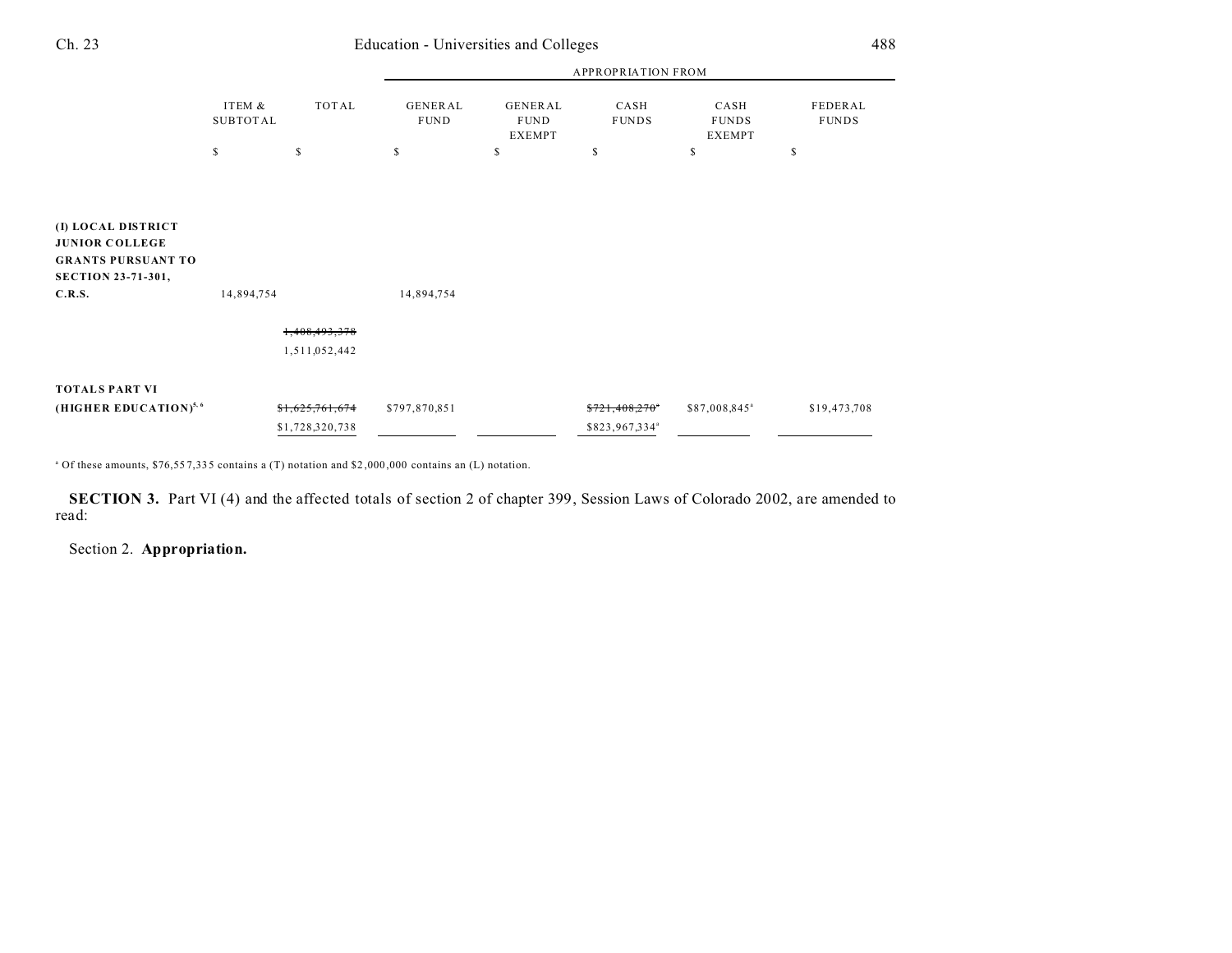#### **PART VI**

#### **DEPARTMENT OF HIGHER EDUCATION**

#### **(4) GOVERNING BOARDS AND LOCAL DISTRICT JUNIOR**

#### **COLLEGES<sup>1</sup>**

### **(A) TRUSTEES OF THE STATE COLLEGES IN COLORADO67a, 73, 74, 75**

Governing Boa rd and G eneral Campu ses

| General Fund and Tuition   |                 |            |                           |
|----------------------------|-----------------|------------|---------------------------|
| Allocation                 | 121,930,004     | 81,871,741 | $40,058,263$ <sup>*</sup> |
|                            | 140,283,774     |            | 58,412,033 <sup>a</sup>   |
|                            | $(1,874.7$ FTE) |            |                           |
| Other Than Tuition Revenue | 2,401,231       |            | $2,401,231^b$             |
| Auxiliary Revenue          | 6,869,697       |            | 6,869,697°                |
|                            | 131,200,932     |            |                           |
|                            | 149,554,702     |            |                           |

<sup>a</sup> This amount shall be from tuition revenue.

<sup>b</sup> This amount shall be from other than tuition revenue.

c This amou nt shall be from au xiliary revenue.

## **(B) STATE BOARD OF AGRICULTURE67a, 73, 74, 75**

Governing Board and General Campuses

| senerar i unu anu i union  |                 |             |                            |                      |
|----------------------------|-----------------|-------------|----------------------------|----------------------|
| Allocation                 | 277,703,174     | 158,226,222 | $119,476,952$ <sup>a</sup> |                      |
|                            | 305,273,036     |             | 147,046,814 <sup>a</sup>   |                      |
|                            | $(4,033.3$ FTE) |             |                            |                      |
| Other Than Tuition Revenue | 31.412.435      |             | $31,196,345^{\circ}$       | $216,090(T)^{\circ}$ |
|                            |                 |             |                            |                      |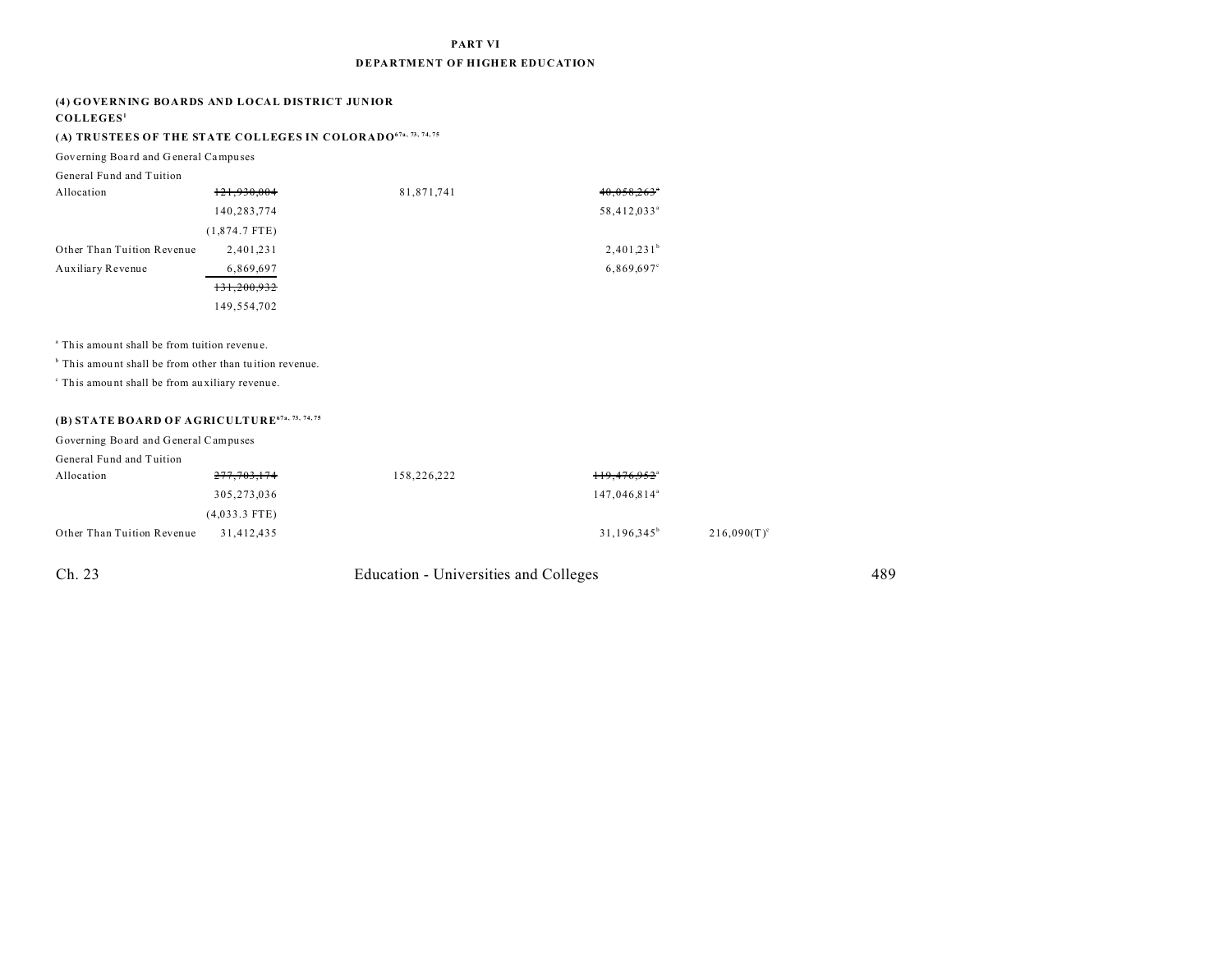|                   |                                            |       | <b>APPROPRIATION FROM</b>     |                                         |                      |                                |                         |  |
|-------------------|--------------------------------------------|-------|-------------------------------|-----------------------------------------|----------------------|--------------------------------|-------------------------|--|
|                   | ITEM &<br>SUBTOTAL                         | TOTAL | <b>GENERAL</b><br><b>FUND</b> | <b>GENERAL</b><br><b>FUND</b><br>EXEMPT | CASH<br><b>FUNDS</b> | CASH<br><b>FUNDS</b><br>EXEMPT | FEDERAL<br><b>FUNDS</b> |  |
|                   | \$                                         | \$    | \$                            | S                                       | \$                   | \$                             | \$                      |  |
| Auxiliary Revenue | 29, 135, 121<br>338,250,730<br>365,820,592 |       |                               |                                         | $29,135,121^d$       |                                |                         |  |

<sup>a</sup> This amount shall be from tuition revenue.

<sup>b</sup> This amount shall be from other than tuition revenue.

This amount shall be from moneys appropriated to the Department of Local Affairs from the Local Government Mineral Impact Fund, created in Section 34-63-102 (5), C.R.S. This amount represents a 200 3 calendar year grant; any unexpended balance on June 3 0, 20 03, is intended to roll forward and rema in available for expenditure in FY 2003-04.

d This amou nt shall be from au xiliary revenue.

### **(C) REGENTS OF THE UNIVERSITY OF COLORADO67a, 73, 74, 75, 76**

Governing Board and General Campuses

General Fund and Tuition

| Allocation                 | 505,470,657     | 225,941,651 | 279,529,006°               |                     |
|----------------------------|-----------------|-------------|----------------------------|---------------------|
|                            | 525, 314, 346   |             | 299, 372, 695 <sup>a</sup> |                     |
|                            | $(6,037.5$ FTE) |             |                            |                     |
| Other Than Tuition Revenue | 50,280,934      |             | $41,704,674^b$             | $8,576,260^{\circ}$ |
| Auxiliary Revenue          | 30,340,618      |             | $30,340,618^d$             |                     |
|                            | 586,092,209     |             |                            |                     |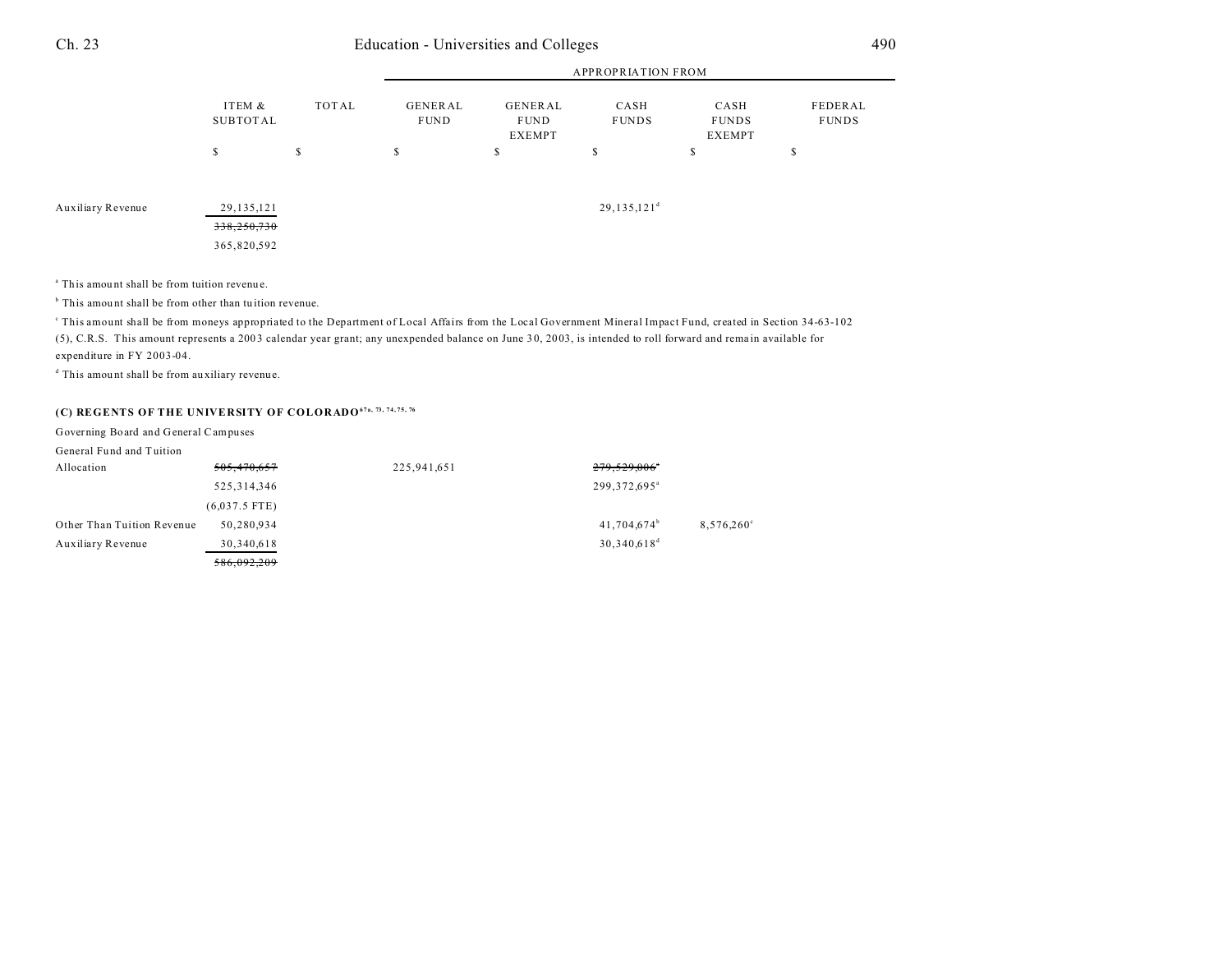<sup>a</sup> This amount shall be from tuition revenue.

<sup>b</sup> This amount shall be from other than tuition revenue.

<sup>c</sup> Of this amount, \$7,918,729 shall be from the Tobacco Litigation Settlement Cash Fund created in Section 24-22-115, C.R.S., pursuant to Section 24-75-1104 (1) (c), C.R.S., and \$6 57,5 31(T ) shall be from moneys appropriated to the Department of Local Affairs from the Local Government Mineral Impact Fund, created in Section 34-63-102 (5), C.R.S. The Local Government Mineral Impact Fund amount represents a 2003 calendar year grant; any unexpended balance on June 30, 2003, is intended to roll forward and remain available for expenditure in FY 2003-04.

<sup>d</sup> This amount shall be from auxiliary revenue.

#### **(D) TRUSTEES OF THE COLORADO SCHO OL OF M INES67a, 73, 74, 75**

Governing Board and General Campus

General Fund and Tuition

| Allocation                 | 41,229,098    | 20,525,170 | 20,703,928*             |                |
|----------------------------|---------------|------------|-------------------------|----------------|
|                            | 47,354,062    |            | 26,828,892 <sup>a</sup> |                |
|                            | $(570.1$ FTE) |            |                         |                |
| Other Than Tuition Revenue | 1,584,406     |            | $1,334,406^b$           | $250,000(T)^c$ |
| Auxiliary Revenue          | 631,068       |            | 631,068 <sup>d</sup>    |                |
|                            | 43,444,572    |            |                         |                |
|                            | 49,569,536    |            |                         |                |

<sup>a</sup> This amount shall be from tuition revenue.

<sup>b</sup> This amount shall be from other than tuition revenue.

This amount shall be from the Oil and Gas Conservation Commission in the Department of Natural Resources and shall be for the management and operations of the Colorado Energy Research Institute created pursuant to Section 23-41-114, C.R.S.

d This amou nt shall be from au xiliary revenue.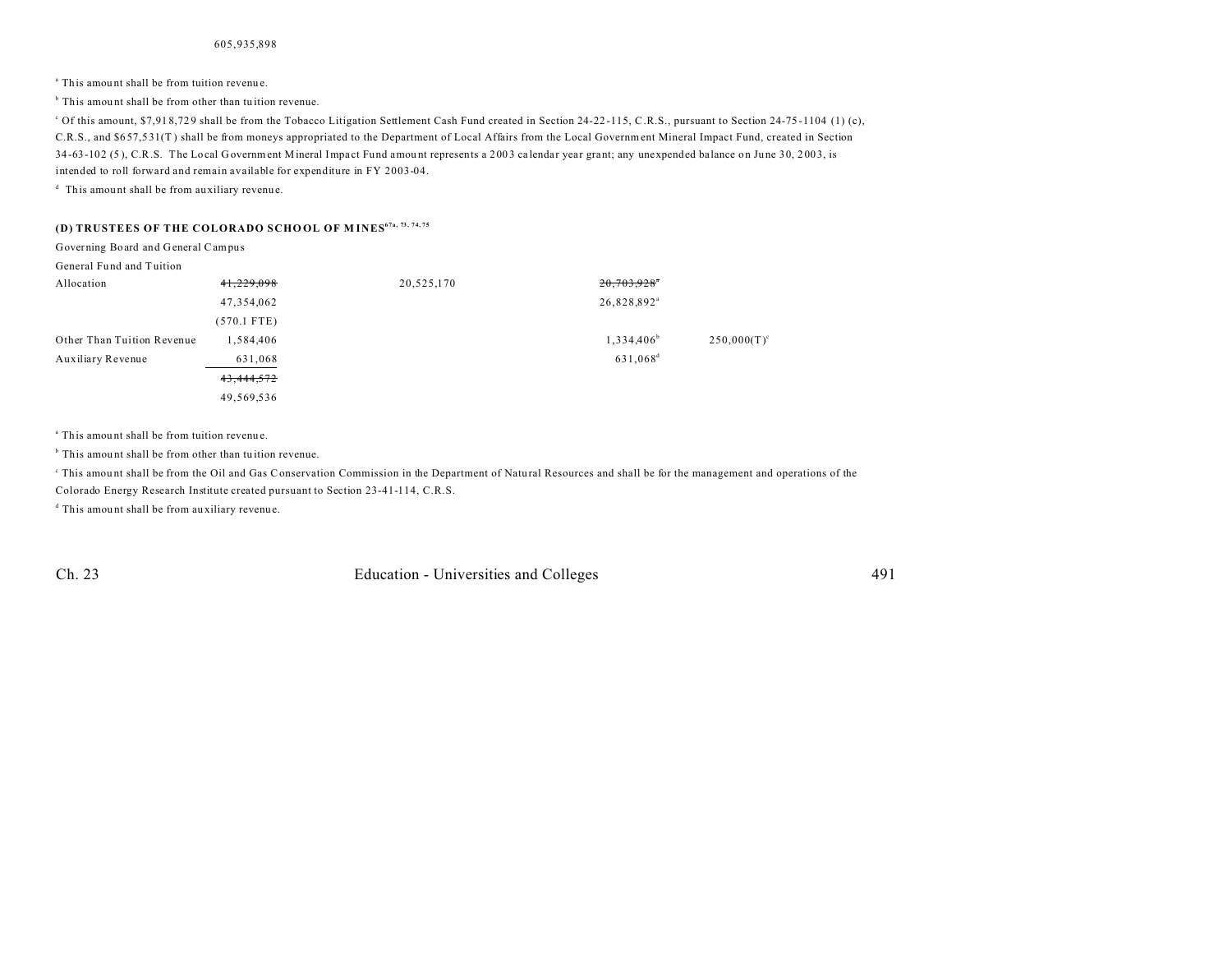|          |       |                |               | APPROPRIATION FROM |              |              |
|----------|-------|----------------|---------------|--------------------|--------------|--------------|
| ITEM &   | TOTAL | <b>GENERAL</b> | GENERAL       | CASH               | CASH         | FEDERAL      |
| SUBTOTAL |       | <b>FUND</b>    | <b>FUND</b>   | <b>FUNDS</b>       | <b>FUNDS</b> | <b>FUNDS</b> |
|          |       |                | <b>EXEMPT</b> |                    | EXEMPT       |              |
|          |       |                |               |                    |              |              |

### **(E) UNIVERSITY OF NORTHERN COLORADO67a, 73, 74, 75**

Governing Board and General Campus

| Allocation                 | 71,214,889      | 44,811,849 | $26,403,040$ <sup>*</sup> |
|----------------------------|-----------------|------------|---------------------------|
|                            | 79, 311, 849    |            | 34,500,000 <sup>a</sup>   |
|                            | $(1,079.9$ FTE) |            |                           |
| Other Than Tuition Revenue | 4,332,385       |            | $4,332,385^b$             |
| Auxiliary Revenue          | 1,220,125       |            | $1,220,125^{\circ}$       |
|                            | 76,767,399      |            |                           |
|                            | 84,864,359      |            |                           |

<sup>a</sup> This amount shall be from tuition revenue.

<sup>b</sup> This amount shall be from other than tuition revenue.

c This amou nt shall be from au xiliary revenue.

**(F) STATE BOARD FOR COMMUNITY COLLEGES AND OCCUPATIONAL EDUCATION STATE SYSTEM COM MU NITY COLLEGES67a, 73, 74, 75**

Governing Boa rd and G eneral Campu ses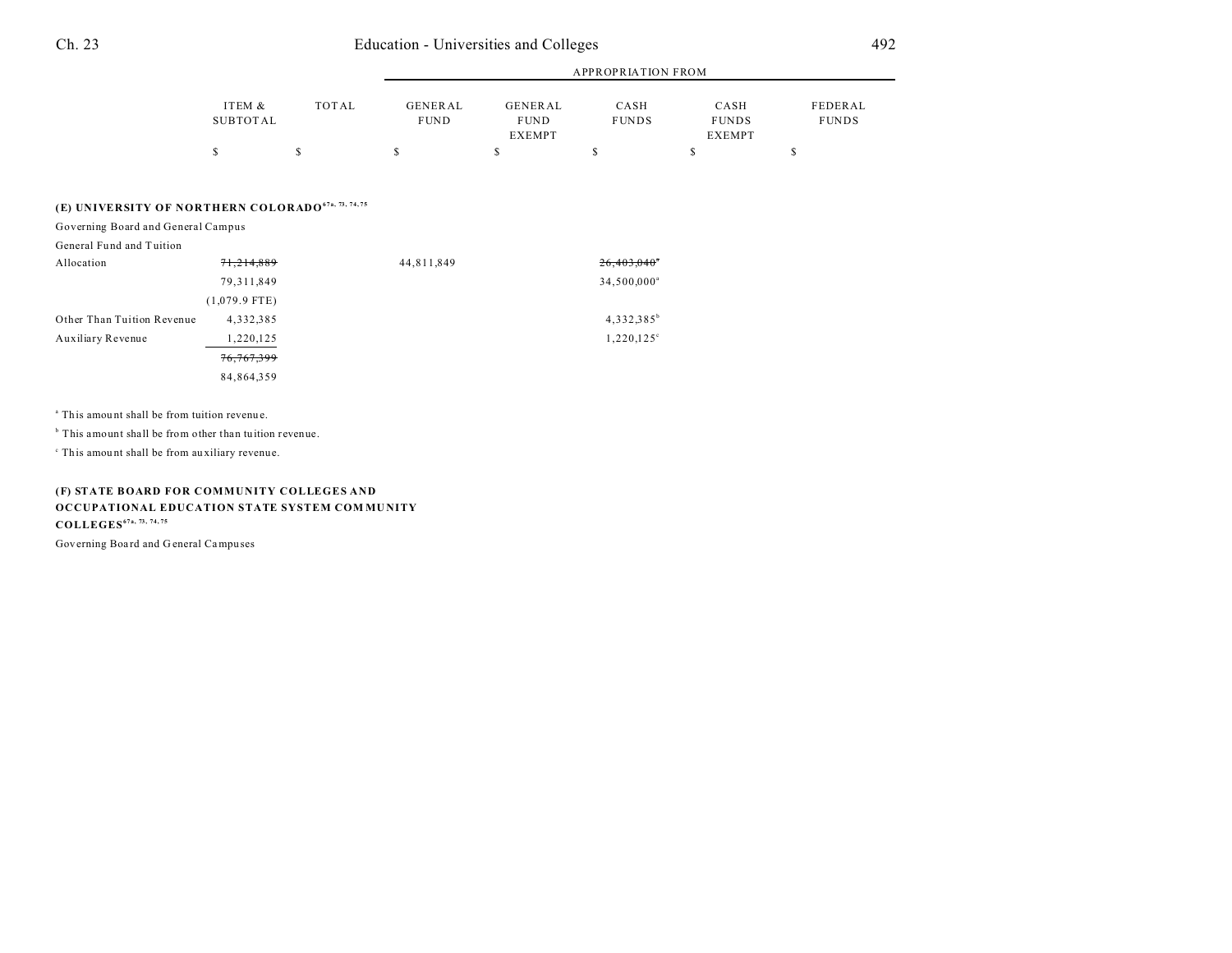| General Fund and Tuition                                           |                            |               |                            |                           |              |
|--------------------------------------------------------------------|----------------------------|---------------|----------------------------|---------------------------|--------------|
| Allocation                                                         | 279.050                    | 139,604,591   |                            |                           |              |
|                                                                    | 227,848,869                |               | 88,244,278 <sup>a</sup>    |                           |              |
|                                                                    | $(4,495.1$ FTE)            |               |                            |                           |              |
| Other Than Tuition Revenue                                         | 11,232,086                 |               | 9,232,086 <sup>b</sup>     | $2,000,000(L)^c$          |              |
| Auxiliary Revenue                                                  | 1,331,646                  |               | $1,331,646^d$              |                           |              |
|                                                                    | 217,842,782                |               |                            |                           |              |
|                                                                    | 240,412,601                |               |                            |                           |              |
|                                                                    |                            |               |                            |                           |              |
| <sup>a</sup> This amount shall be from tuition revenue.            |                            |               |                            |                           |              |
| <sup>b</sup> This amount shall be from other than tuition revenue. |                            |               |                            |                           |              |
| " This amount shall be from local property tax collections.        |                            |               |                            |                           |              |
| <sup>d</sup> This amount shall be from auxiliary revenue.          |                            |               |                            |                           |              |
|                                                                    |                            |               |                            |                           |              |
| (G) LOCAL DISTRICT                                                 |                            |               |                            |                           |              |
| <b>JUNIOR COLLEGE</b>                                              |                            |               |                            |                           |              |
| <b>GRANTS PURSUANT TO</b>                                          |                            |               |                            |                           |              |
| <b>SECTION 23-71-301,</b>                                          |                            |               |                            |                           |              |
| C.R.S.                                                             | 14,894,754                 | 14,894,754    |                            |                           |              |
|                                                                    | 1,408,493,378              |               |                            |                           |              |
|                                                                    | 1,511,052,442              |               |                            |                           |              |
|                                                                    |                            |               |                            |                           |              |
| <b>TOTALS PART VI</b>                                              |                            |               |                            |                           |              |
| (HIGHER EDUCATION) <sup>5, 6</sup>                                 | <del>\$1,625,761,674</del> | \$797,870,851 | <del>\$721,408,270</del>   | \$87,008,845 <sup>a</sup> | \$19,473,708 |
|                                                                    | \$1,728,320,738            |               | \$823,967,334 <sup>a</sup> |                           |              |
|                                                                    |                            |               |                            |                           |              |
|                                                                    |                            |               |                            |                           |              |